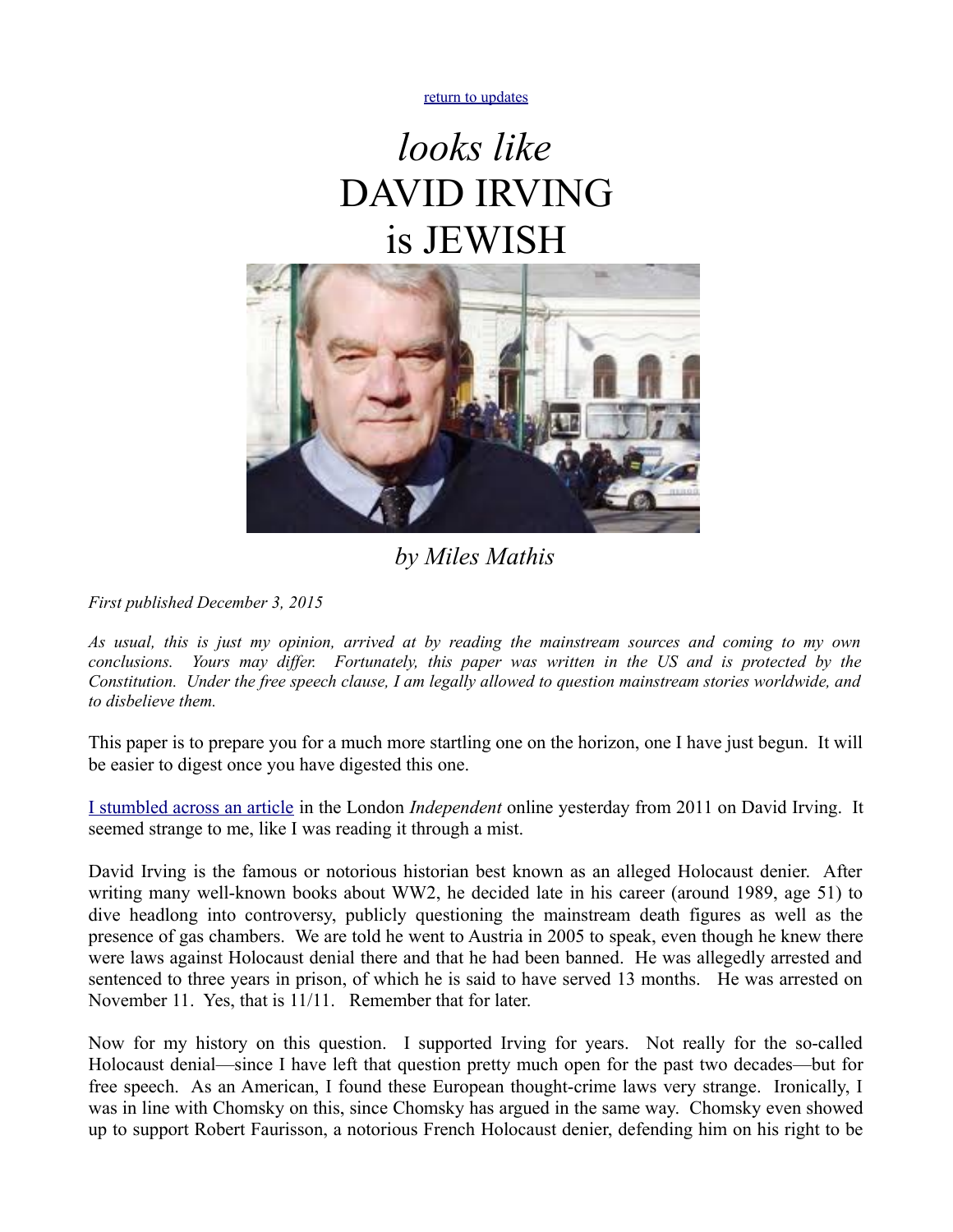wrong. Chomsky argued that free speech means nothing unless you can apply it to people you strongly disagree with. Even after breaking with Chomsky, I still agree with that.

It is also worth mentioning that Irving has never denied the Holocaust happened. He proposed that the numbers may have been inflated and questioned the use of gas chamber and other specifics, but he never denied atrocities occurred on a large scale. For the most part he has tried to shift the blame for the camps away from Hitler and to those such as Himmler. I won't get into that here, since we will later see it doesn't matter: it is all misdirection of one sort or another. But for now, you should know that at trial, Irving admitted that millions of Jews had been murdered by the Nazis. That was one of the desired outcomes of the trial, as well as Irving's conviction and jailing.

Anyway, along with the general notion of free speech, what I was originally troubled by was that we were seeing a noted historian who had done decades of research and had written many widely read books not being allowed to publish that research or give his opinion of it. You should find that very strange. This was not just your average Joe having an opinion based on listening to Rush Limbaugh or something, this was a famous historian. Laws were passed all over Europe and indeed the world (see Canada and New Zealand, for instance) against disagreeing with mainstream history or numbers in any way. Irving's books were actually pulled from the shelves for that reason alone. Since we can say that about no other topic, you should find that highly suspicious. This is what alerted me to the project here more than anything else, and is what caused me to give the alternate theories a fair reading years ago. I figured that if governments were going to such lengths to suppress something, it was either true or was covering an even blacker truth.

When I lived in Belgium, I actually had several major disagreements with friends (and with strangers in pubs) about Irving. I told them they should be concerned that people were going to jail in Europe for thought-crime. [I also defended Brigitte Bardot in those strange conversations.] Irving has never called for violence against Jews. I said that laws against questioning the government were dangerous and that these laws were very Nazi-like themselves. I still believe that. But I couldn't get anyone I talked to to pay attention. They were more interested in the (exceedingly boring) football matches on TV. Since they were never going to disagree with the government or indeed have an independent thought, I suppose it didn't really matter.

Years ago I read some of the alternative literature on the Holocaust, including the claims of Irving. Still not feeling confident enough to take a side—the arguments on both sides being weak or inconclusive, it seemed to me—I emailed Norman Finkelstein. Everything to do with this question seemed misty, so I thought I would ask a Jewish person who I admired. Not being Jewish myself, I thought maybe I just didn't have the proper eye for this stuff. It was grasping, yes, but that is what I did. For those of us on the left, Finkelstein—like Chomsky and Zinn—was a minor hero. His arguments with Dershowitz were enough to make him shine in my naïve eyes. Anyway, Finkelstein said he was pretty sure the Holocaust had happened, but that it was possible the figures had been inflated by some margin. So I adopted that stance quietly, not really having any reason to broadcast it. It wasn't actually that important to me one way or the other, I just wanted to know the truth. I like to know things.

So that is where I was on the question until yesterday, when I tripped across the 2011 article on Irving. In it, claiming Hitler prophesied his coming, Irving quotes Hitler's doctor, whom Irving allegedly tracked down in the 1970s. This doctor, quoting Hitler, says this:

**One day, an Englishman will come along and write my biography. But it cannot be an**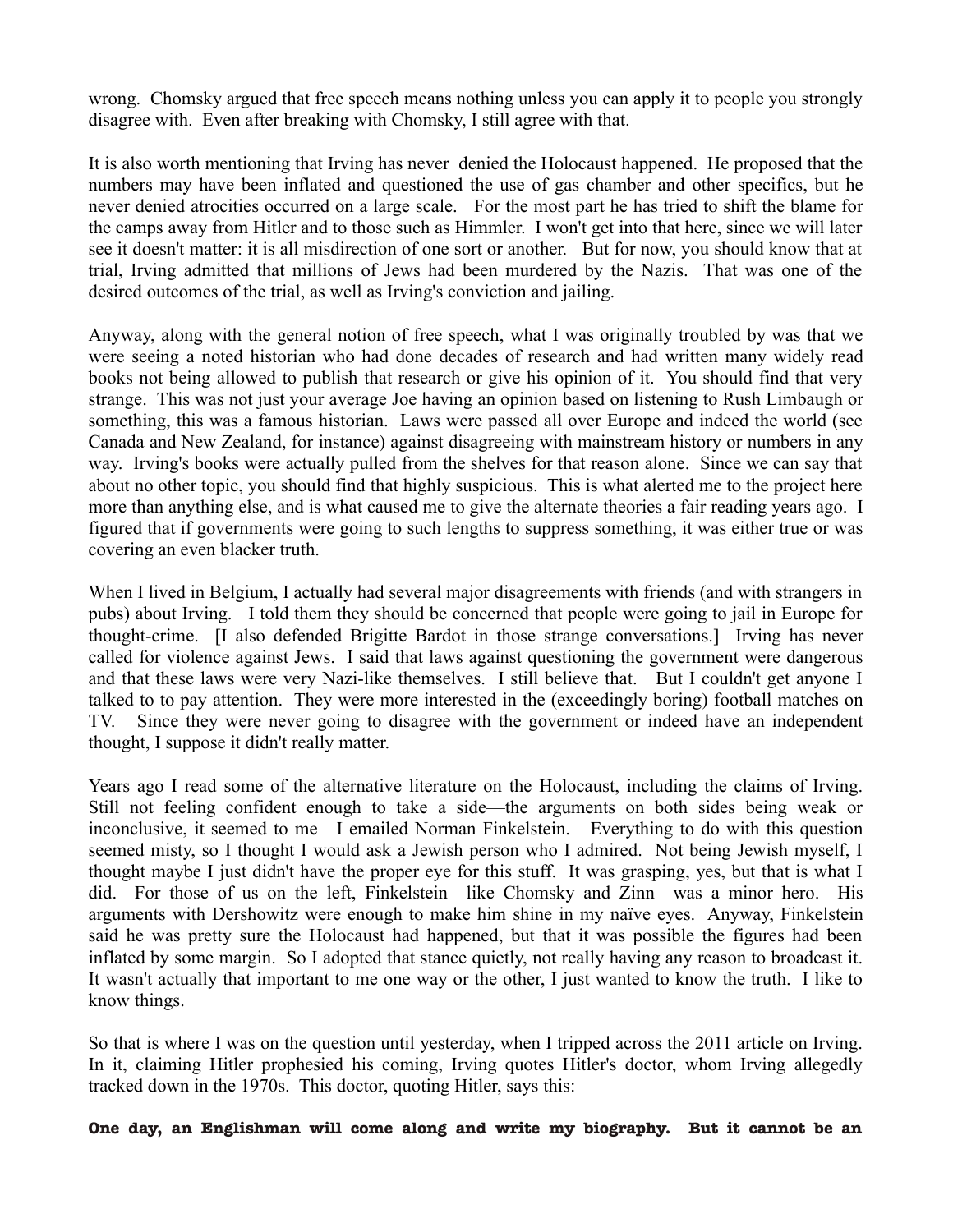#### **Englishman of the present generation. They won't be objective. It will have to be an Englishman of the next generation, and one who is totally familiar with all the German archives.**

I don't know why that jumped out at me. Maybe it is because of all the work I have done in the past year on faked events. Or maybe they just got too cute there. But I said to myself, "That sounds like crap." It isn't believable. And I don't mean Irving's story isn't believable. I mean this story of him *telling* this story isn't believable. The whole thing is starting to stink of a con.

They are trying to sell the idea that Irving has finally gone completely off the deep end, I guess, but they have been selling that story for years. You may say that Irving is now 77, and maybe he *is* actually losing his mind a little. But, given the other things we will look at in a moment, I don't read it that way. I read it as the desperation of his handlers, and their well-known disrespect for the intelligence of their audience. In short, they got sloppy. They went too far here. They tore their own curtain, and I finally saw through it.

So what else do I have? Well, in the next paragraph we get another tear. Irving says that his old knees are jelly because he wasn't allowed any real exercise while in that Austrian prison. He says that 70 prisoners were only allowed to walk in a circle in a tiny yard once a day. Right, because Austrian prisons are known as such hellholes. C'mon, this is Austria, for crying out loud, not Thailand or Israel or Guantanamo Bay. Why would an Austrian prison treat a non-violent old man jailed for thinking the wrong thoughts like that? They wouldn't. It's another sign of a fake.

What else? Well, the author, Johann Hari, gives us the next clue. . . .



But wait, we have seen Johann Hari before, haven't we? He came up in [my outing of Jack London](http://mileswmathis.com/london.pdf) from just a few weeks ago. Hari is the one who told us all the ridiculous falsehoods about Jack London being the most widely read Socialist in history, or something like that. Beyond that, a quick search on Hari reminds us he was the one suspended from the *Independent* for plagiarism in 2011, same year as this Irving article. He later left the *Independent* altogether. He also had to return his Orwell prize, which is pretty funny considering what I just told you about Orwell last week. Why did he return the prize? Because, according to Damien Thompson\* in the London *Telegraph*, it is because he "invented an atrocity". In other words, made up a fake event. That is what it looks to me like he is doing here in the Irving article as well. Instead of asking for the return of the Orwell prize, they should have given him a second one, gold-plated. Hari also made improper edits to the Wikipedia pages of his critics, under a pseudonym. Despite that, his career continued pretty much unabated. He was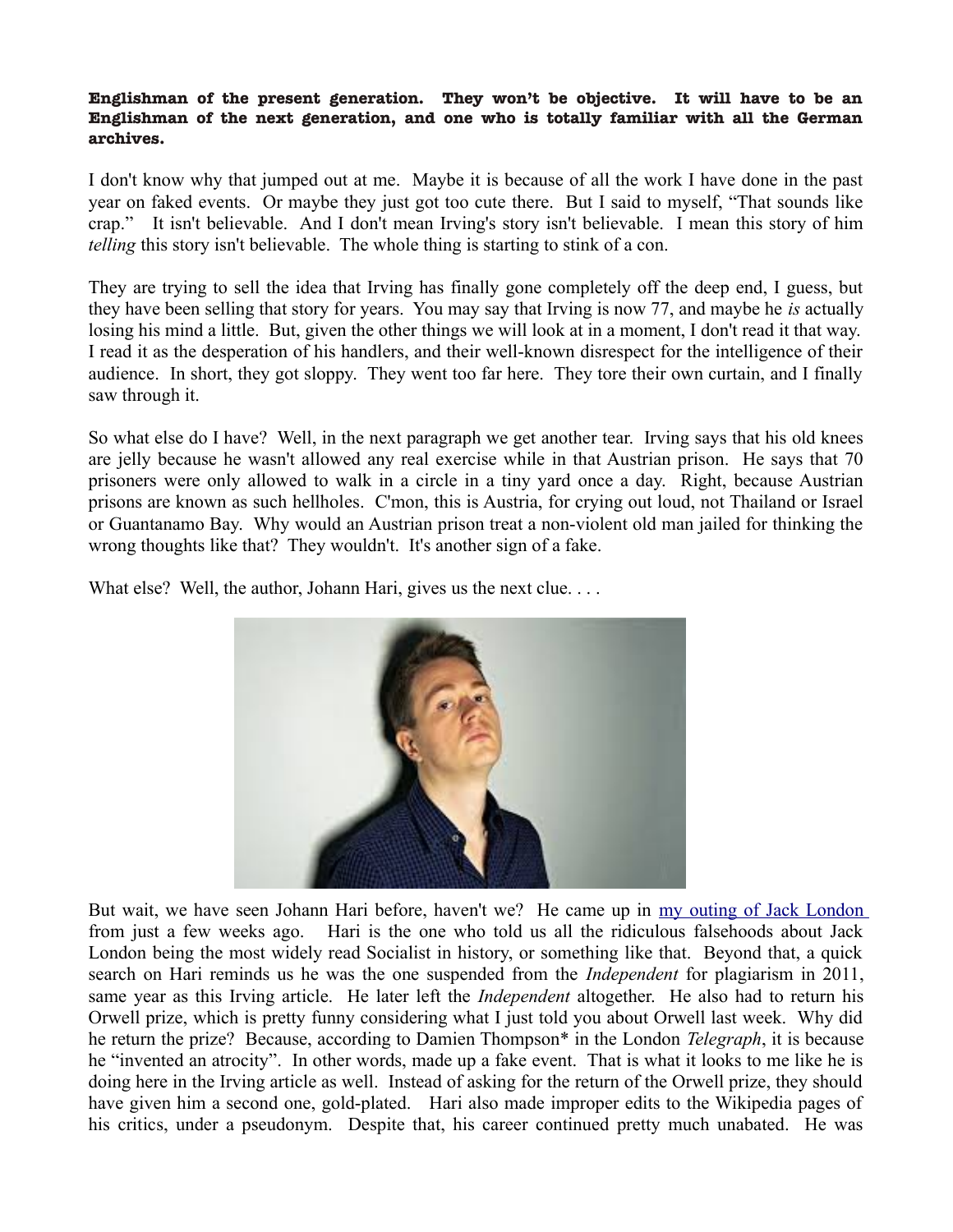reassigned to the fake war on drugs, and was hired to do [a TED talk this year.](https://www.ted.com/speakers/johann_hari) So this is all unwinding in spectacular fashion, far beyond what I understood when I began writing. But isn't that always the way now?

Anyway, Hari says this in the Irving article:

#### **David Irving has limped to the door of his large Berkshire country house, and is standing by a Christmas tree, waiting. I trudge up the drive, wondering how a recent bankrupt can afford all this, when he beckons me in with a rather severe look.**

Given my title, I draw your attention to the Christmas tree there. Nice touch, Johann!

But the reason I included that quote is what Hari admits about Irving's posh abode. How indeed does he afford it all? Unless. . . maybe his bankruptcy is as fake as all the rest of it.

As the fog began to dissipate, my brain turned on full blast and I thought, "David Irving. David Irving. That name *might* be Jewish". So I checked. No easy information on his father, but his mother Beryl Irene Newington is indeed Jewish. David has admitted it. A friend of Irving, Rolf Hochhuth stated it for the record in *Junge Freiheit* (No. 08/2005 from 18 Feb. 2005) while trying to defend Irving from anti-Semitism. Beryl Newington is the daughter of Francis Dolman, who is the daughter of Frederick and Susan Dolman. [Frederick is the son of Fay Uffelman,](http://www.geni.com/people/Frederick-Dolman/6000000008287369597) but his father is denied us. Susan's parents are denied us. Irving has denied that he is Jewish or that he was brought up Jewish. However, he admits his father left the family either in 1938 or 1942, when David was four. Since his father John was a Naval Commander, he would have been gone in the war for most of that time anyway, so we will take the first date as more likely. Since the family lived without a father, we must it assume the children were brought up by their mother. If she was Jewish and had no man in the house, why would she not bring them up Jewish? Even if she were non-practicing, she would in no case have brought them up Christian. So the story we are told doesn't make any sense, as usual.

Here's a curious passage early on Irving's Wikipedia page:

#### **Irving described his childhood in an interview with the American writer [Ron Rosenbaum](https://en.wikipedia.org/wiki/Ron_Rosenbaum) as: "Unlike the Americans, we English suffered great deprivations ... we went through childhood with no toys. We had no kind of childhood at all. We were living on an island that was crowded with other people's armies".[10] According to his twin, Nicholas, Irving has also been a provocateur and prankster since his youth.[11]**

Note that he is being interviewed by the Jewish Rosenbaum. Then notice the lie. England was never invaded during the war, so how could it be "crowded with other people's armies"? It was bombed, not invaded or occupied. Then notice the last sentence, about Irving being a *provocateur and prankster*. Really? They are giving you the clue here. Best you get it. **Irving is a provocateur**.

And here's a curious passage in the *Independent* article. When Hitler's doctor tells Irving he was the one chosen by Hitler to cleanse his history, Irving replies, "Why me? Why me? Why haven't you given it to Jacobson or Hilburg or one of the other great historians?" Someone is a terrible speller, and I guess we have to blame it on Hari and the *Independent*, since I assume newspapers still have editors. In context, Irving must be talking about Hans-Adolf Jacobsen and Raul Hilberg, great historians who specialized in Hitler and WW2. Note the correct spelling. But it gets weirder, because Hilberg is Jewish. Why would Irving think that Hitler or Hitler's doctor would give any information to Hilberg,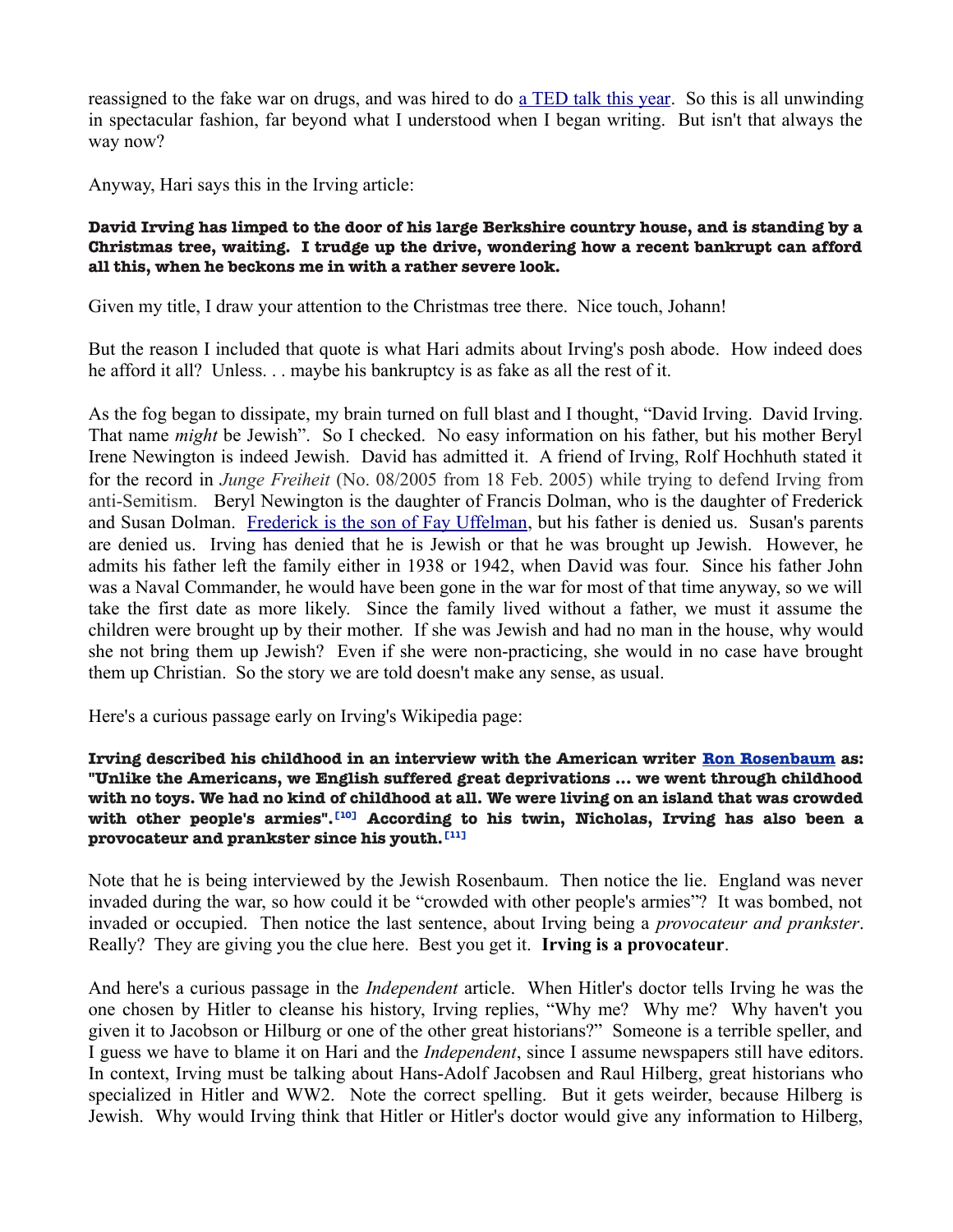much less assume Hilberg would re-evaluate him? It is beyond absurd, and is just another example of Irving the prankster. But apparently no one noticed. The article has been up for four years now, and no one has thought to correct the two misspellings.

Do we get yet another clue in the next paragraph? David admits that his father made things up about his time in the Navy.

### **In the navy, they call this make-believe and exaggeration "swinging the lantern".**

Hari then ask him, "Are you like your father, David?"

In other words, is this all make-believe?

You can see why I said this all read "as through a mist" at first. The whole article is telling you something without telling you. It isn't about what it appears to be about.

We can tell this by the lines Irving is being fed, which are totally over-the-top. Every other sentence he is slandering the female sex, to make sure any and all female readers are fully prejudiced against him. Later he says he was beaten sadistically by his school teacher, "but wouldn't have missed it". So we are supposed to think he likes being beaten.

We also get a clue to why this decades-long hoax has been perpetrated. Although Irving wrote about Dresden, he also confirmed Hitler's death:

#### **Otto Gunsche had been Hitler's personal adjutant, the man who burned his body at the end – and he liked the Dresden book. After a series of meetings, he led Irving to the rest.**

So you see, far from overturning the mainstream story of Hitler, Irving actually confirms the important parts of it. Irving readers would never have bothered looking for Hitler in Brazil, would they?

We get another curious statement after that. Irving says:

#### **And I thought to myself – there must be two Hitlers, there's the Hitler we're told about by Hollywood and Madison Avenue and there's the Hitler that these people worked for.**

Hollywood and Madison Avenue? Not "the history books" but "Hollywood". That should look curious to you, coming from a historian. Is Irving telling you that the Hitler we have come to know and hate was created mainly by Hollywood and Madison Avenue? That's what he just said, isn't it?

Finally, at the end of the interview, Hari asks him outright if he is a provocateur. Irving says,

**"I am a scamp, yes a scamp. Ever since school. I like to have one piece of mischief on every page I write so you go to turn the page and are thinking, well, what was that page about?" And he [Irving] closes his eyes tightly in the freezing air. For one moment, it seems as though he is back at Brentwood School, asking for a copy of Mein Kampf for speech day, and thinking all this – all this hate, and all this hard work to rehabilitate the worst genocidal killer of the twentieth century – is only a jolly, jolly jape.**

Yes, I'm sure it is, but is it the jape we are being sold here? We are being sold the idea that Irving is toying with us, and he is. But how far and in which direction? Is he, as the article implies, just toying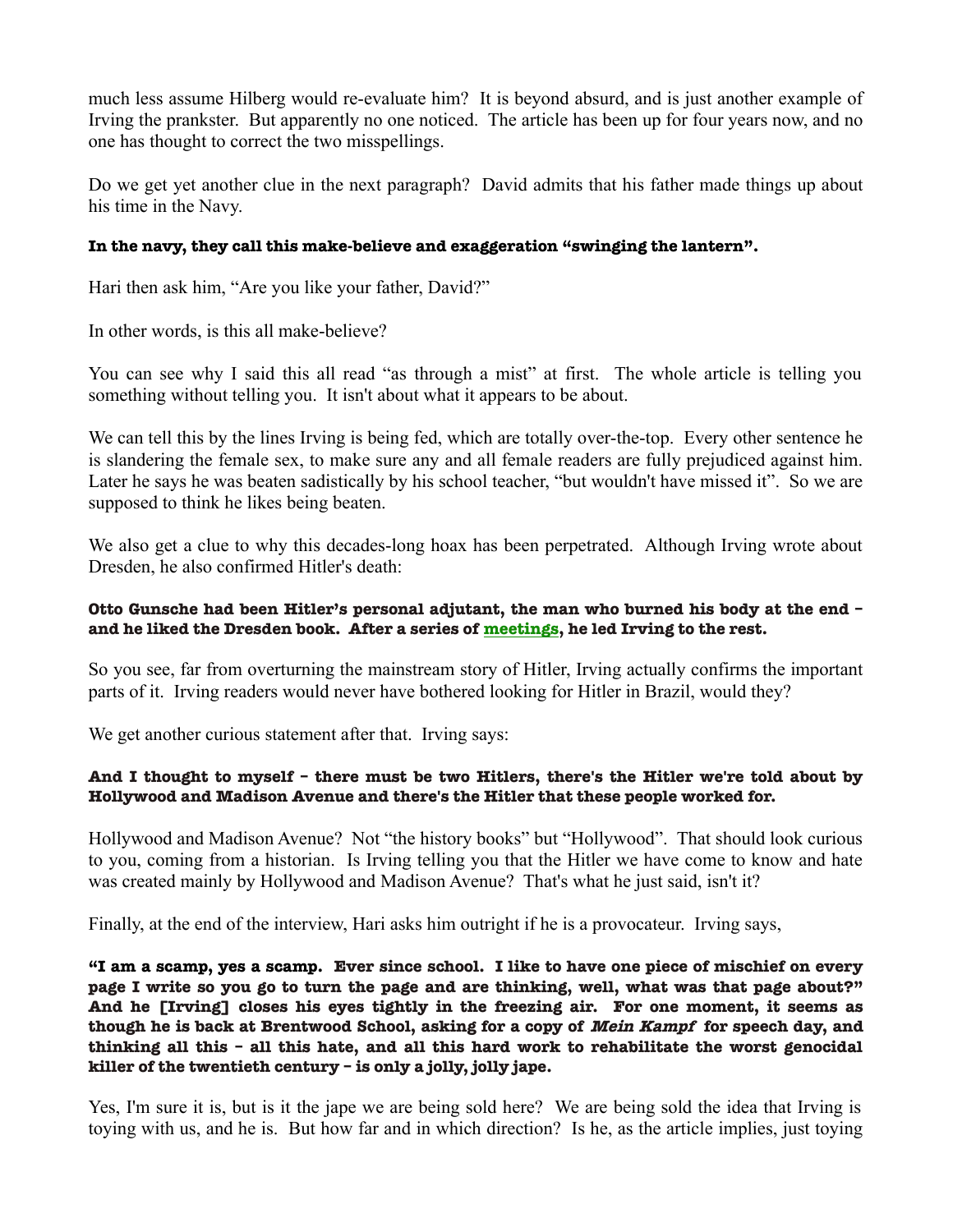with us to make us think Hitler was innocent? Or it there actually much more to it than that?

Before I answer that question, I would like to point out one more time how odd it is to find this important article so full of typos and errors of fact. I had to correct two obvious typos in that last quote alone. And the article says Irving's father died in 1964. He didn't, [he died in 1967.](http://www.geni.com/people/John-Irving/6000000008279989222) The article was clearly rushed into print, never proofed, and never corrected in four years. That by itself is very odd. You would think Irving himself would write in and ask for corrections. You will say it is because Hari was busy fighting plagiarism charges that year, and didn't have the opportunity to fix it. But I don't see it that way. I read even the typos as clues. I think they have left the typos in to test the readers. They want to see if anybody is reading this closely, and the way they do that is monitor people writing in about typos. My guess is no one is doing that, so they have a pretty good idea what people are seeing these days. They not only don't see horrible contradictions in mainstream stories, they don't even see typos anymore. Or if they do they don't care.

Now, I think Irving is a provocateur, but not the little niggling provocateur we are being sold by Hari. I now think Irving is part of a long hoax of great depth and importance. I think he is a cloaked Zionist playing the controlled opposition in another one of their games. His job is to make anyone who questions mainstream history look like a disgusting sadistic sexist pig. Even more important is that he makes you think that if you don't believe the history you have been sold in every detail, you may end up in jail walking in a tight circle with dangerous criminals. Reading all the stories of Irving, Faurisson, Zundel and so on would make you think that even being in the US won't help you, since they will just deport you to a country where the courts will hang you out to dry. But my guess is Irving never spent a day in jail. We now know they fake trials all over the world, and many people you are told were in jail never were. I am adding Irving to my list. In fact, I am adding all these guys to my list. They all appear to be part of a long project. I doubt that any real Austrian court would convict someone for disbelieving the mainstream these days *on any given topic*, or that any Austrian jury would find against him. People know they are being lied to constantly, and in Europe that is even more true than in the US. The Europeans think we are gullible for believing *anything* our government tells us. I know. I lived there. I was told that directly. I was told I was a gullible Ameri-*cain*, and you know what, at the time I was. I am slowly coming out of it.

Just look at the polls over there on 911. Almost no one believes the mainstream story. In France I think the disbelief is something like 90%. I don't know what it is in Austria, but [in Germany it is also](http://911blogger.com/news/2011-01-21/poll-germany-895-doubt-official-version-911) [about 90%.](http://911blogger.com/news/2011-01-21/poll-germany-895-doubt-official-version-911) 74% in Germany believe the Kennedy assassination was a lie of some sort. 80% believe the CIA conducts covert operation on German soil. Almost 40% believe in a secret world government and and 50% believe they are being spied on. That is higher than in the US, but even here [around 84%](http://www.independent.co.uk/life-style/gadgets-and-tech/features/truth-and-lies-conspiracy-theories-are-running-rampant-thanks-to-modern-technology-6260128.html) [think 911 was an inside job.](http://www.independent.co.uk/life-style/gadgets-and-tech/features/truth-and-lies-conspiracy-theories-are-running-rampant-thanks-to-modern-technology-6260128.html) Guess where that last link links to: if you guessed the London *Independent*, you win the prize. For the grand prize, guess the date. 11/11/11. Although the *Independent* tells us that was a *New York Times*/CBS poll, the poll is not mentioned at Wikipedia or on a Google Search. We in the US can know about it only from a London newspaper.

Anyway, Austria is just across the border from Germany and speaks German, so it is doubtful the opinions there diverge greatly from those of Germany on these issues. Do you still believe these are the sort of people who would convict a man for doubting a mainstream story? Irving tells us eight of the people on his jury were fat hausfraus, but that isn't believable, either. [It reminds of the [faked O. J.](http://mileswmathis.com/oj.pdf) [Simpson trial,](http://mileswmathis.com/oj.pdf) which also had a curiously high number of women on the jury]. But even if they were, I *still* don't think they would convict him. As it turns out, women are more likely to question mainstream stories than men. If you study the breakdown by sex of the Zogby polls on 911, you surprisingly find women more likely to believe the mainstream story is a lie. So fat hausfraus may be your best friend if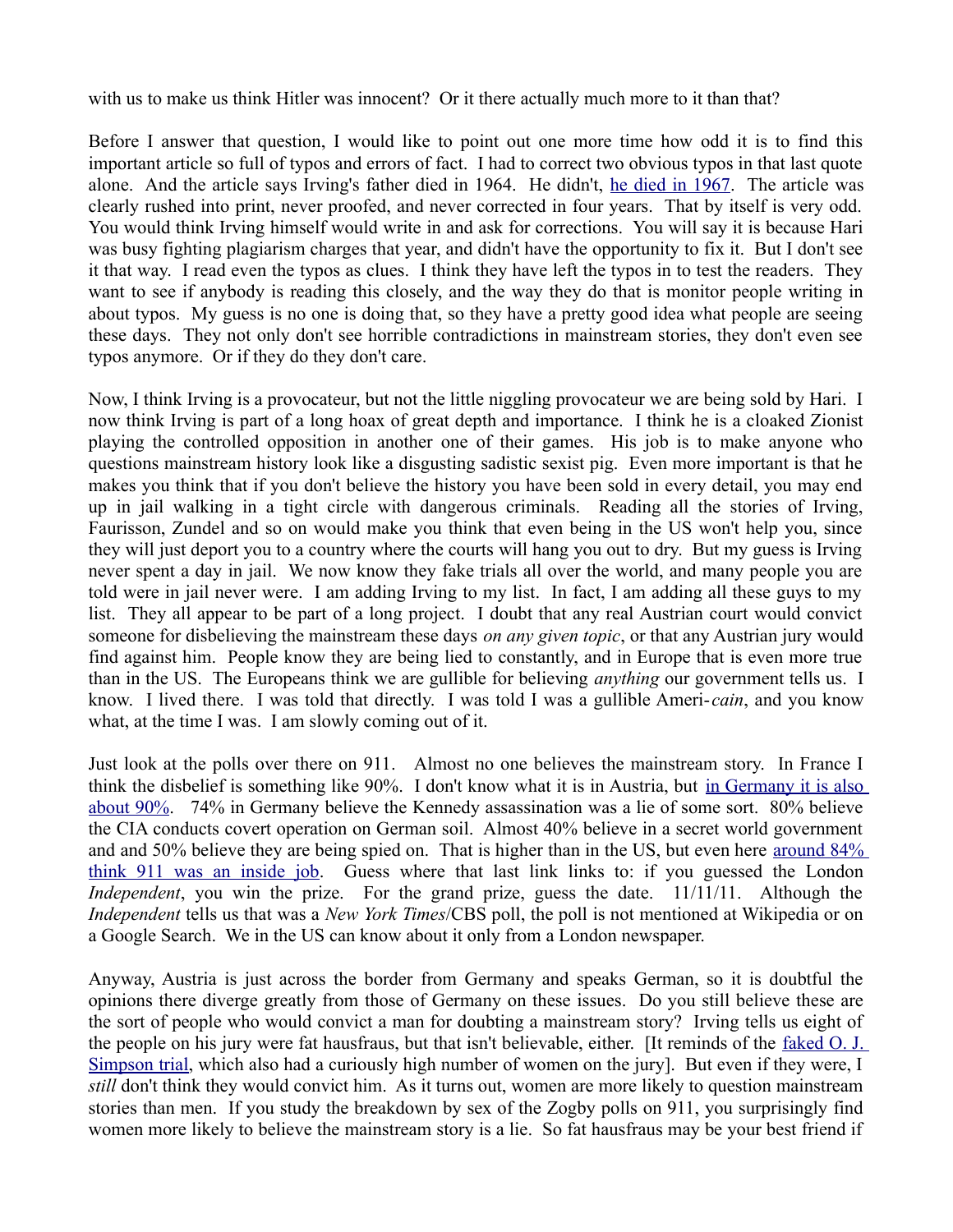you ever really find yourself in Irving's position—not that you ever would.

Now, let us return to Irving's Wikipedia page. In the first section, it is admitted

#### **Though Irving's [negationist views](https://en.wikipedia.org/wiki/Historical_revisionism_(negationism)) of World War II were never taken seriously by mainstream historians, he was recognized for his knowledge of Nazi Germany and his ability to unearth new historical documents.**

Red flag! If my suspicions here are true, we should find it curious that Irving is unearthing new historical documents. Even if these documents are genuine, we should ask how he was the one to "find" them. He tells he dug on shelves in the library no one else dug on, but that isn't really believable. We have another signal of a set-up here. If he doesn't have to believe the Jews' accounts of the Holocaust, I don't have to believe his accounts of anything, and I no longer do. I believe he was used as a conduit all along.

In this line, it is also curious to find that Irving has a twin brother. That could come in handy, as you know. Perhaps his brother has taken part in "pranks" we don't even know about? In this way, David Irving can be in two places at the same time. Remember that. Intelligence loves twins for that reason.



Which brings us to some strange entries in his early career. We are told he dropped out of university because he couldn't afford it. Most people who can't afford university don't come out of the Brentwood school (first pic). It is very posh. I was founded in 1557. Jack Straw went there, as did Sir Nick Scheele (Ford Motors), Sir Peter Stothard, Charlie Bean, Lord Black, Baron Carter, Andrew Lansley, and many other celebrities. Did your high school look anything like that? Those who can't afford university also don't normally make their start at Imperial College London (second pic). In 2015 [QS](http://www.topuniversities.com/university-rankings/world-university-rankings/2014#sorting=rank+region=+country=+faculty=+stars=false+search=) [rankings](http://www.topuniversities.com/university-rankings/world-university-rankings/2014#sorting=rank+region=+country=+faculty=+stars=false+search=) it ranked above Oxford and Harvard. Besides being very exclusive, it is also prohibitively expensive and always has been, and no one even thinks of going there who isn't wealthy. Since Irving's father didn't die at that time, I don't see why his finances would have changed from one year to the other.

At age 21 he moved to Germany, where he worked as a steelworker at a Thyssen AG plant. We are told he learned German while there. He was "the only foreign labourer in the whole of the Ruhr". Not believable. To start with, you don't just become a steelworker overnight. Normally you have to have a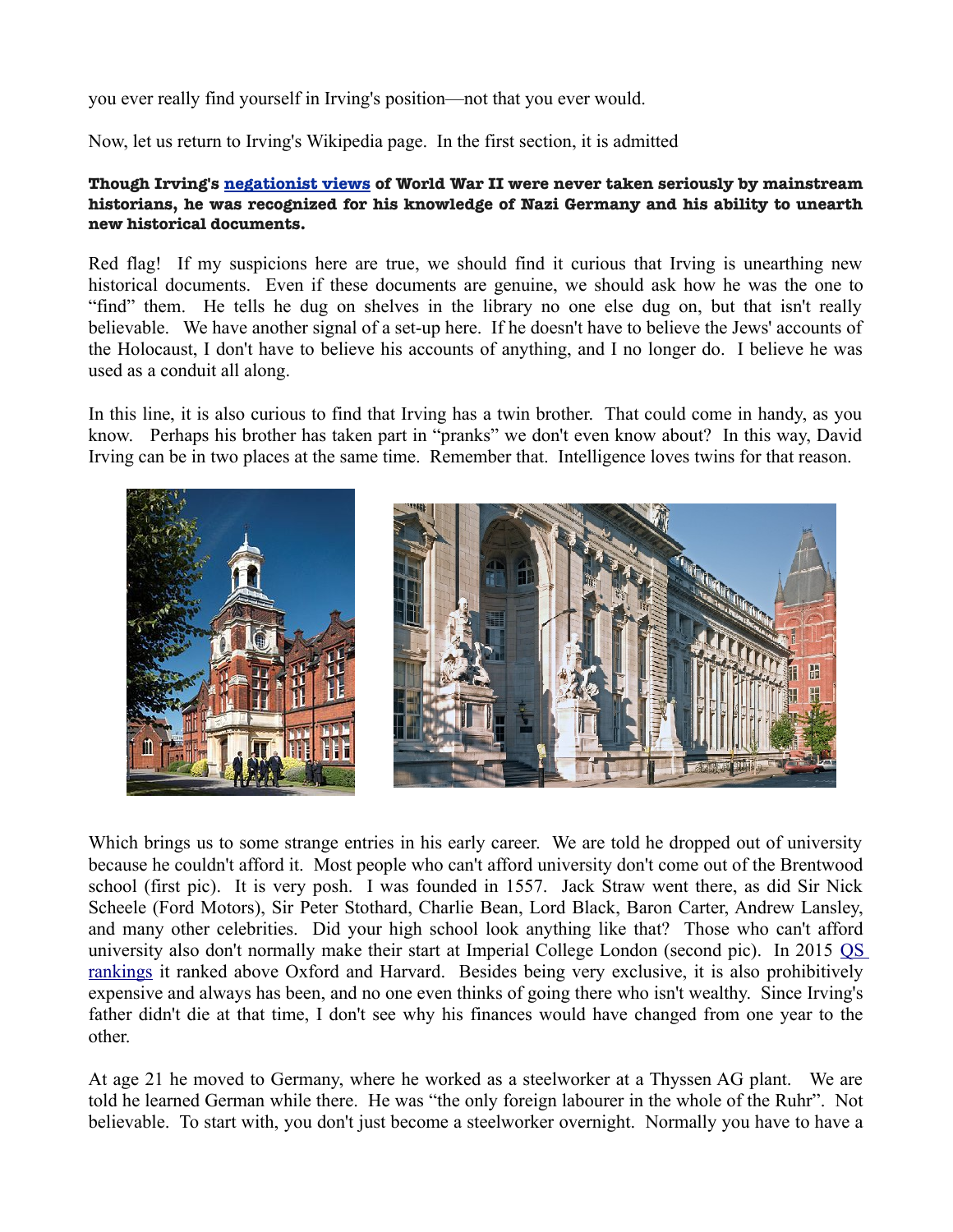period of apprenticeship to work in a major plant like that. You would also be expected to know German going in. Beyond that, it makes no sense that this British college boy from the University of London would just pack it up and go work steel in Germany. He wasn't in Germany long enough to apprentice as a steel worker, because the next year he was in Spain working as a clerk at an Air Base. Obviously, that's either a military or Intelligence job, probably the latter. That job also didn't last long, because another year or so later (1962) he was back in Germany writing about the Allied bombing campaign for *Neue Illustrierte.* This magazine was started by the English occupation government, so Irving was clearly on assignment from London. So why was the English occupation government pushing the Allied bombing campaign, including the horrible Dresden bombing? I assume it was initially as cover. They wanted to sell themselves as pro-German and anti-English, so they started by publicizing their own atrocities. This would convince the readers they were really German. But there was probably more to it than that. You will have to wait until my next paper to get in any deeper there.

So it looks like Irving may have been recruited for MI6 or Naval Intelligence out of Imperial College. Remember, his father was a Naval Commander in WW2. Commander is a rather high rank, and he may have had even higher rank after the war. If he was career military and lived until 1967, he probably reached captain or higher. The father was also from Oxford, which is likewise a clue. Definitely not a working-class town. Strange we know so little about John James Cawdell Irving. But remember that Intelligence historically came out of the navy. And although Irving has long claimed his father was out of the picture, in that *Independent* article from 2011 we find he was living with his father in 1964 while they were working on the Jutland book together. Supposing Irving was recruited by British Intelligence, that would have been near the start of his career. It looks like he may have been recruited in 1959, so to see him living with his supposedly estranged father in 1964 is somewhat curious, and may be a clue. Remember, his Wikipedia page tells us the father "severed all links" with the family in 1942. We now see that isn't true, and conflicts with the 2011 article.

It is also curious that Irving's first book became an international bestseller. He was only 25 with no degree, so how did he make that happen? Who was the publisher of this Dresden book in 1963? William Kimber. A websearch turns up almost no useful information on that publisher, although it is said to have existed until the 1980s. It appears to have specialized in war propaganda and later ghost stories, so it looks to me like a front for British Intelligence. So I do a search on "William Kimber British Intelligence" and [get a hit.](https://books.google.com/books?id=TTW2h5GHlWkC&pg=PA163&lpg=PA163&dq=william+kimber+british+intelligence&source=bl&ots=vyKm8XS7qN&sig=jluC1JYesp8AfA1meueV8hIVH8s&hl=en&sa=X&ved=0ahUKEwixm9bx08HJAhVwpIMKHU46AWQQ6AEIHDAA#v=onepage&q=william%20kimber%20british%20intelligence&f=false) In fact, I get several nice hits at Google Books. In the first footnotes of Phillip Davies 2004 book *MI6 and the Machinery of Spying,* we find Kimber as the publisher of two books: one on the Philby Affair in 1968 by Hugh Trevor-Roper and one by Phillip Johns in 1979 called *Within Two Cloaks: Missions with SIS and SOE*. Below that, in footnote 94, we find another spook book from 1981, *Flight Most Secret: Air Missions for the SOE and SIS*, by Gibb McCall. And in footnote 117 we find yet another: *Secret Sunday* by Donald Darling, 1975.

[In Nigel West's 2005 book](https://books.google.com/books?id=zYAXAAAAQBAJ&pg=PA622&lpg=PA622&dq=william+kimber+british+intelligence&source=bl&ots=Y4W6SRhFRK&sig=p_Fwlaa-vUDAPMAN0rZtxEfNo30&hl=en&sa=X&ved=0ahUKEwixm9bx08HJAhVwpIMKHU46AWQQ6AEIHzAB#v=onepage&q=william%20kimber%20british%20intelligence&f=false) *The A to Z of British Intelligence*, we find another nest of footnotes. In them we find that Kimber published a book *Soldier into Spy* by Roland Rieul in 1986. Also *British Agent* by John Whitwell in 1966. Also *Secret and Personal* by F. W. Winterbotham in 1969. Also *Secret Service Rendered* by Lily Sergueiev in 1968.

And in Richard Aldrich's 2000 book *[Intelligence and the War Against Japan](https://books.google.com/books?id=D86lnjjU7PIC&pg=PA475&lpg=PA475&dq=william+kimber+british+intelligence&source=bl&ots=IxFOlXzq-L&sig=rYV6huV5pN9bhSVCdj0DFzJrSkk&hl=en&sa=X&ved=0ahUKEwixm9bx08HJAhVwpIMKHU46AWQQ6AEIJjAD#v=onepage&q=william%20kimber%20british%20intelligence&f=false)*, we find three more Kimber publications in the footnotes. *Operations most Secret* by I. Trenowden, 1978. *SOE Singapore*, R. Gough, 1985. And *Undercover in the Jungle*, J. Bowen, 1978.

That pretty much confirms my suspicion. It is really surprising how easy this is.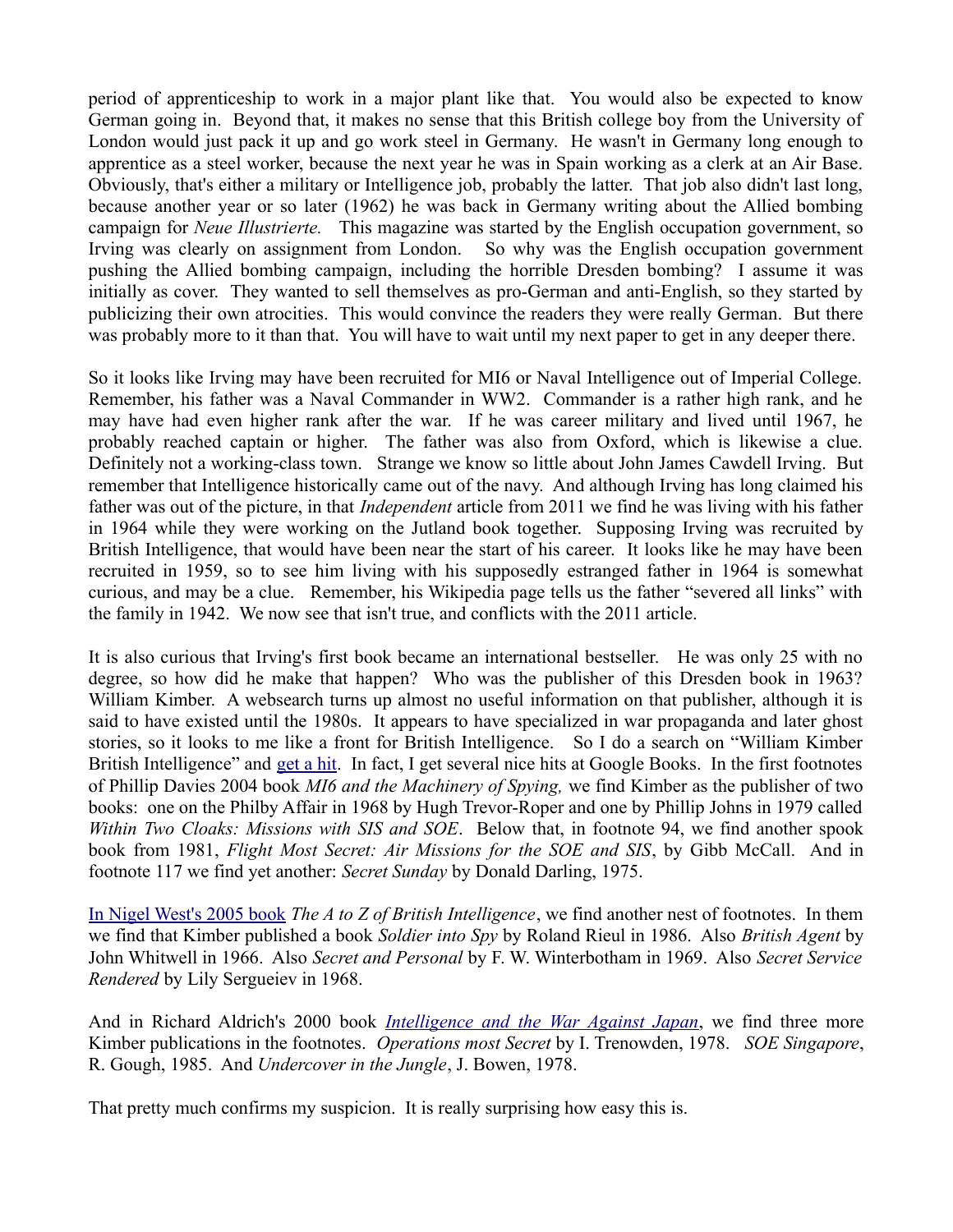More confirmation comes from [a hit on Leon Uris,](https://books.google.com/books?id=obgXk9DjlVsC&pg=PT160&lpg=PT160&dq=william+kimber+publisher&source=bl&ots=v8JgrK9RbH&sig=Q6Fbjm4UJYg2QQYz9vIO3GTlcB8&hl=en&sa=X&ved=0ahUKEwimp9i808HJAhXRjIMKHQMUASE4ChDoAQhCMAw#v=onepage&q=william%20kimber%20publisher&f=false) whose English publisher of *Exodus* was William Kimber. This was a novel about the founding of Israel, so you see the link to the question at hand. In the book Uris mentions by name a Dr. Dering who had been a prison doctor at Auschwitz. Uris said he did medical experiments in sterilization, and Dr. Dering sued him. The 1964 trial received coverage around the world, of course. Lord Gardiner\*, later that year Lord High Chancellor of England, argued for Uris, which is convenient. 22 witnesses from Auschwitz appeared. *Nonetheless*, the jury found in favor of Dering, but awarded him only a farthing. The judge ordered him to pay court costs as well as the legal fees of Uris' team. We are told that Dering died a year after the trial and that Uris did not press the widow for outstanding court costs. Right.

This sounds like another project to me. Real court proceedings don't work that way. Why? Because [the loser pays court costs,](https://en.wikipedia.org/wiki/English_rule_(attorney) not the winner. Why would the winner be ordered to pay court costs and the lawyers fees of the loser? That would only happen if the plaintiff lost. If you sue and lose the case you can be ordered to pay the defendant's legal bills, but not if you win. Dering *won*, and it doesn't matter that his damages were tiny. The point is he won. A win is a win, just like in football: a one-point win is just as good as a 100-point win.

Lord Gardiner is worth researching as well. He is the grandson of Count von Ziegesar, who—far as I can tell—was a Jewish merchant given a title in Hungary in the  $19<sup>th</sup>$  century. According to his bio, Lord Gardiner was called to the Bar in 1925, but he had no degree. He was expelled from Oxford, we are told. How does that work? We are told he was at Oxford in the 1920s. Why not be more specific, in a public bio? But if he was at Oxford in the 1920s and was expelled, say, in 1923, how did he have time to be called to the Bar in 1925? He would have to return and finish his degree (which we are not told he did), then spend at least two years studying law and doing his pupillage. I guess degrees are important only for us not in the peerage. Or maybe you don't need to study the real law when you are running fake trials. If you are a Lord you just make up the law as you go.

Did Dr. Dering really die in 1965? No way to know, but he was only 62. Since it looks to me like the trial was a show trial, that would mean Dering and Uris were actually on the same side, Dering just being hired to play his part. In support of that, remember that Poland and England were allies in WW2. Dering was Polish. They also admit he was living and working in London when *Exodus* was published. That's curious, wouldn't you say? He just happened to be there at hand for this trial? Very convenient. Also convenient he died just a few months after the trial. Also convenient that Uris' publisher William Kimber decided to let Dering's widow off the hook for his lawyers' fees. No publisher I know of would have done that, since the fees were no doubt steep and since the publisher would have been embarrassed to lose the case. The publisher's only consolation was those fees, which were his Pyrrhic victory. Plus, the widow was a doctor's wife and probably not broke. And she had been awarded £500 a couple of years earlier by Uris' British printer Purnell & Sons. I guess British Intelligence didn't need the money. They have all they want.

But back to Irving and Dresden. They tell you Irving inflated the deaths in Dresden by large amounts, first claiming as much as 250,000. He then adjusted them down in later editions. But Wikipedia does a similar thing, telling us two versions of the same story that don't match. First they tell us

According to the evidence (as introduced by [Richard J. Evans](https://en.wikipedia.org/wiki/Richard_J._Evans) at the 2000 libel trial that Irving brought against [Deborah Lipstadt\)](https://en.wikipedia.org/wiki/Deborah_Lipstadt), Irving based his estimates of the dead of Dresden on the word of one individual who provided no supporting documentation, used forged documents, and described one witness who was a [urologist](https://en.wikipedia.org/wiki/Urologist) as Dresden's Deputy Chief Medical Officer.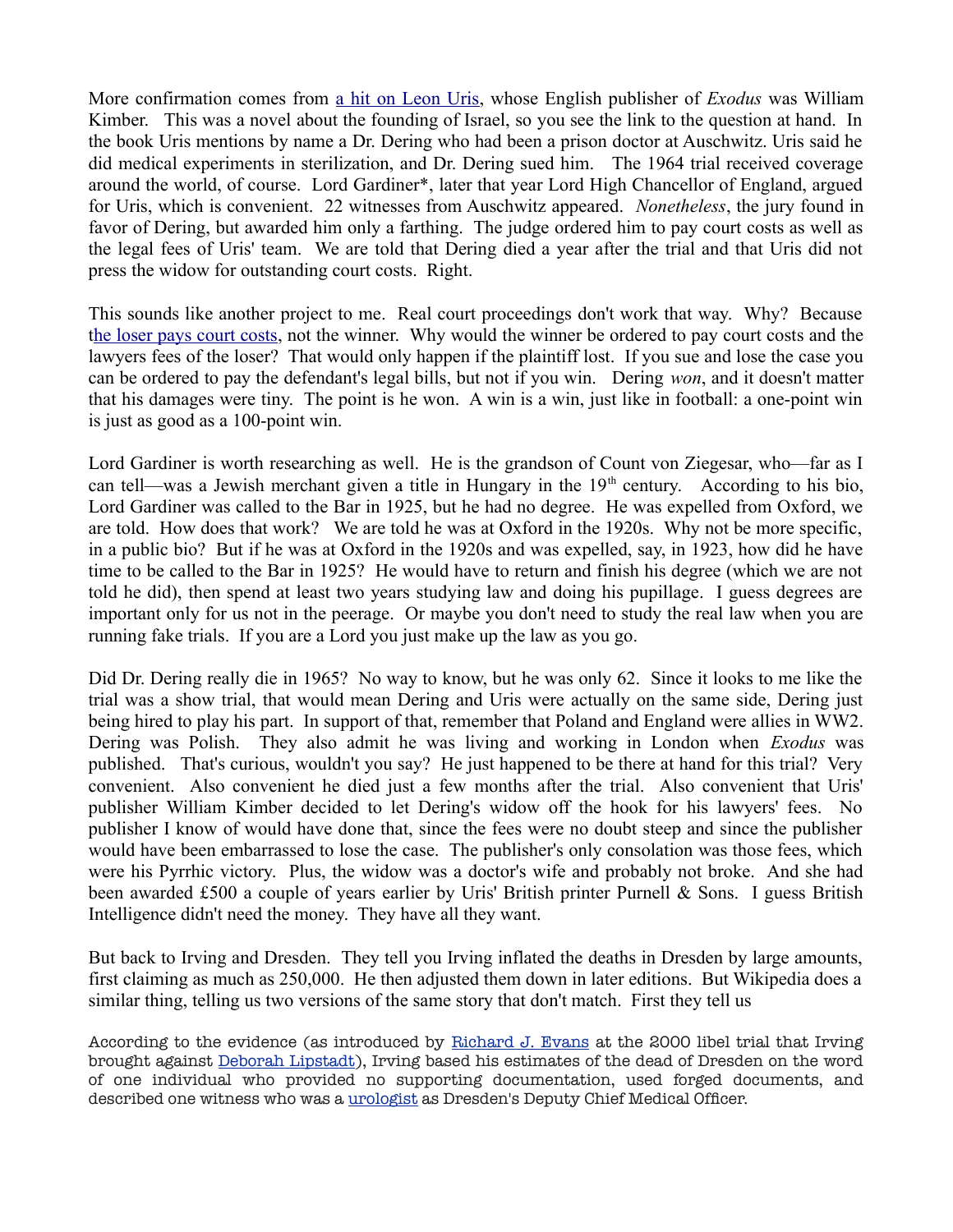Two sentences later, we are told this:

Irving based his numbers on a falsified document "TB 47" promulgated by Nazi Propaganda Minister Joseph Goebbels, as well as claims made after the war by a former Dresden Nazi functionary, Hans Voigt, without verifying them against official sources available in Dresden.

The second version doesn't match the first. It wasn't one individual, it was at least two (and actually more than that). There *was* supporting documentation, since TB 47 wasn't known to be forged until later (1977), and misidentifying a doctor is caviling. Also, according to my research, Hans Voigt wasn't a "functionary", he was a major general.

But it isn't really worth arguing about, since Irving isn't the only one adjusting numbers all over the place on this topic. It is still going on, since I remember quite clearly the number was around 45,000 just a few years ago. I looked it up when I was re-reading Kurt Vonnegut's *Slaughterhouse 5*. According to Wikipedia, they have now halved that number. The bottom line is, I don't trust any of these historians on anything. Like politicians, they just say whatever they like. They then apparently run fake lawsuits against one another, as promotion of the field in general. I honestly think they promote various histories on purpose, to keep small people arguing over details, as we see if we visit any history forum on this topic or any other. My only conclusion from researching this is that Dresden didn't have *any* reliable sources itself, since if they had these numbers wouldn't be changing all over the place to this day. All parties are just making up data, as if they are physicists or something. I can see why people visit Dresden to look at evidence for themselves, since the public never gets anything but lies. It is nearly impossible to come to any decent conclusion based on what we are told by the mainstream. Your only hope is to sift all the lies and somehow hope to spot the truth in the flour. I haven't done that yet with Dresden.

However, I can tell you that Wikipedia appears to be spinning with its numbers. I searched on TB 47 and was taken [here,](http://www.hdot.org/en/trial/defense/evans/520dv.html) a current Emory university page that is anti-Irving. They tell us that the new TB 47, now taken as genuine, says

in the authentic Ehrlich copy the death figure was put at 20,204, the expected dead at 25,000, and the number cremated at 6,865.

To me, that is still criminally unclear. What do they mean by "death figure"? Is that the counted bodies? And what do they mean by "expected dead"? Does that mean they expect another 4,800 above the 20,000? Or does it mean they expect another 25,000 above the 20,000? Either way, what is this expectation based on? It is an extrapolation of what? Even the last figure is unclear. Since this was a firebombing, all the dead could be said to have been cremated. So is that third number included in the first, or do we add it? At a first reading, my instinct would be to add the three numbers, getting a total of about 52,000, but they clearly aren't doing that. They need to tell us why. But again, I think these things are stated with no precision on purpose. The confusion is never accidental.

Plus, none of the claims or numbers of Wikipedia or Emory mention US four-star General Ira Eaker, who estimated the number to be around 135,000. "In 1945, General Eaker was named deputy commander of the Army Air Forces and [Chief of the Air Staff.](https://en.wikipedia.org/wiki/Chief_of_Staff_of_the_United_States_Air_Force)" So it seems he might have known something about it. Wikipedia conspicuously leaves any information about Dresden off of Eaker's own page. They mention the ill-advised bombing of Monte Cassino in 1944, but nothing about Dresden. Very curious. We know why Irving might wish to inflate the dead at Dresden, but why would Eaker wish to do that?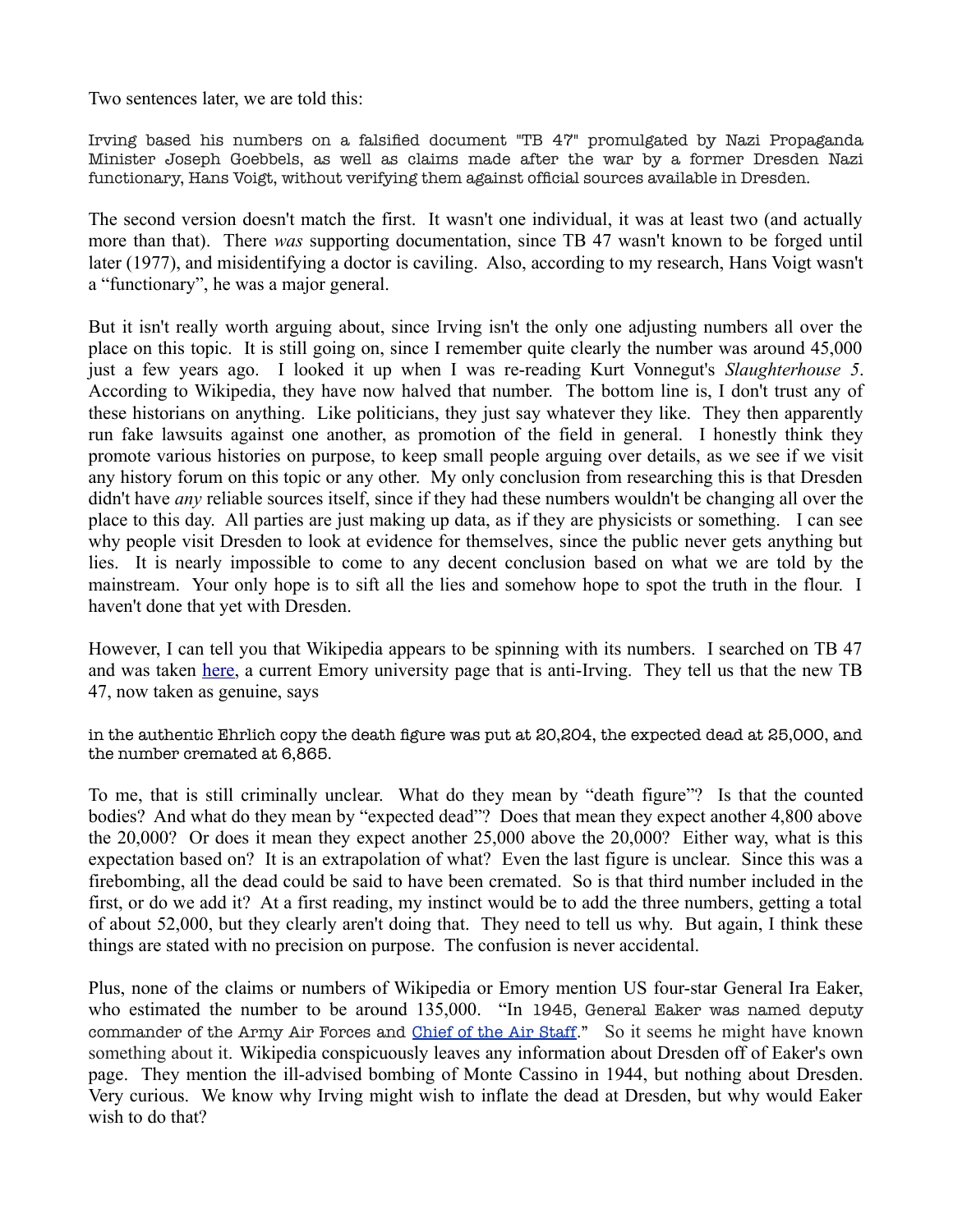In the same year the Dresden book came out (1963), Irving went to the police claiming he was burgled. Gerry Gable admitted he did it, and his lawyer admitted Gable was looking for papers to take to Special Branch. That's curious on the face of it. Why would the defense lawyer be admitting things like that? Because this was probably another set-up. Gerry Gable is Jewish, and it is now admitted on the *Searchlight* Wiki page that he had links to MI5. [His leaked 1977 [London Weekend Television](https://en.wikipedia.org/wiki/London_Weekend_Television) memo stated that he had "given names I have acquired to be checked out by British/French security services".]† Gable was the long-time editor of *Searchlight*, a self-styled anti-fascist magazine that now look like another Intel front. For much more on that, [you may go here.](https://libcom.org/book/export/html/173) It looks to me like the burgling of Irving's flat may have been done either to give his book publicity or to give Gable publicity for his upcoming magazine, or both. Regardless, it is also curious that although we told this burgling got wide press coverage, we aren't told the outcome, either on Irving's page or on Gable's. I assume Gable was convicted, since he admitted he did it. How was he sentenced? Gable has been involved in a lot of other weirdness that is now admitted, like the libel suit against him and *Panorama—*also concerning Nazis—which the BBC had to pay out. Finding him linked to Irving early on certainly bolsters my thesis here, though it of course doesn't prove it.

Next, we come to the 1967 book on the death of Polish General Sikorski, in which Irving claimed Churchill ordered the assassination. Churchill had died in 1965 and couldn't sue, but we would have expected the Government to have responded explosively. Since Poland was part of the Alliance, this implied Churchill was ordering the deaths of his allies. Instead, the British Government has done little or nothing to counter all of Irving's anti-Churchill claims (there were many more later)—other than post pretty tepid denials. However, that wasn't the only book Irving published in 1967. He also libeled Commander Jack Broome in 1967, and Broome was still alive. Irving had to pay a huge sum and the book was pulled. This finding may bear on the case of Churchill, since if Irving was willing to lie about Broome he may have been willing to lie about Churchill as well.

Much more research could be done on Irving, and probably should be, but I have shown you enough here for my purposes. I have shown you a pretty big pile of contradictions and inconsistencies and red flags, and my guess it will be hard to look at Irving the way you did yesterday, no matter what you thought of him. I didn't write this paper to *prove* a case against Irving, since I have no real interest in that. My interest is in compiling things already on the internet and putting them in front of you so that you can come to your own conclusions. And, and I said going in, I was interested in leading you into bigger questions. As you can see, what I have discovered here begs some very big questions, not only about Hitler, the Jews, the Holocaust, and Dresden, but about WW2 in general. I think it is becoming clear we have been told some very big lies from all sides, but it may be possible to unwind some of them, getting a better picture of what that war may have been about.

As a first question to lead you into my next paper—which may not arrive terribly soon, it is a big one just ask yourself if it isn't a bit curious that with all these gigantic wars that have happened over the centuries, so little territory in Western Europe has actually changed hands. Alsace moves back and forth occasionally, but little else changes. Even Ireland is still sitting there (with her borders) $\ddot{x}$  mostly untouched after centuries, although you would have expected England to have taken her long long ago. Mull that over and I will meet you somewhere in the future.

\*If you think this makes Thompson a good guy, think again. They are just agents outing eachother. Thompson wrote